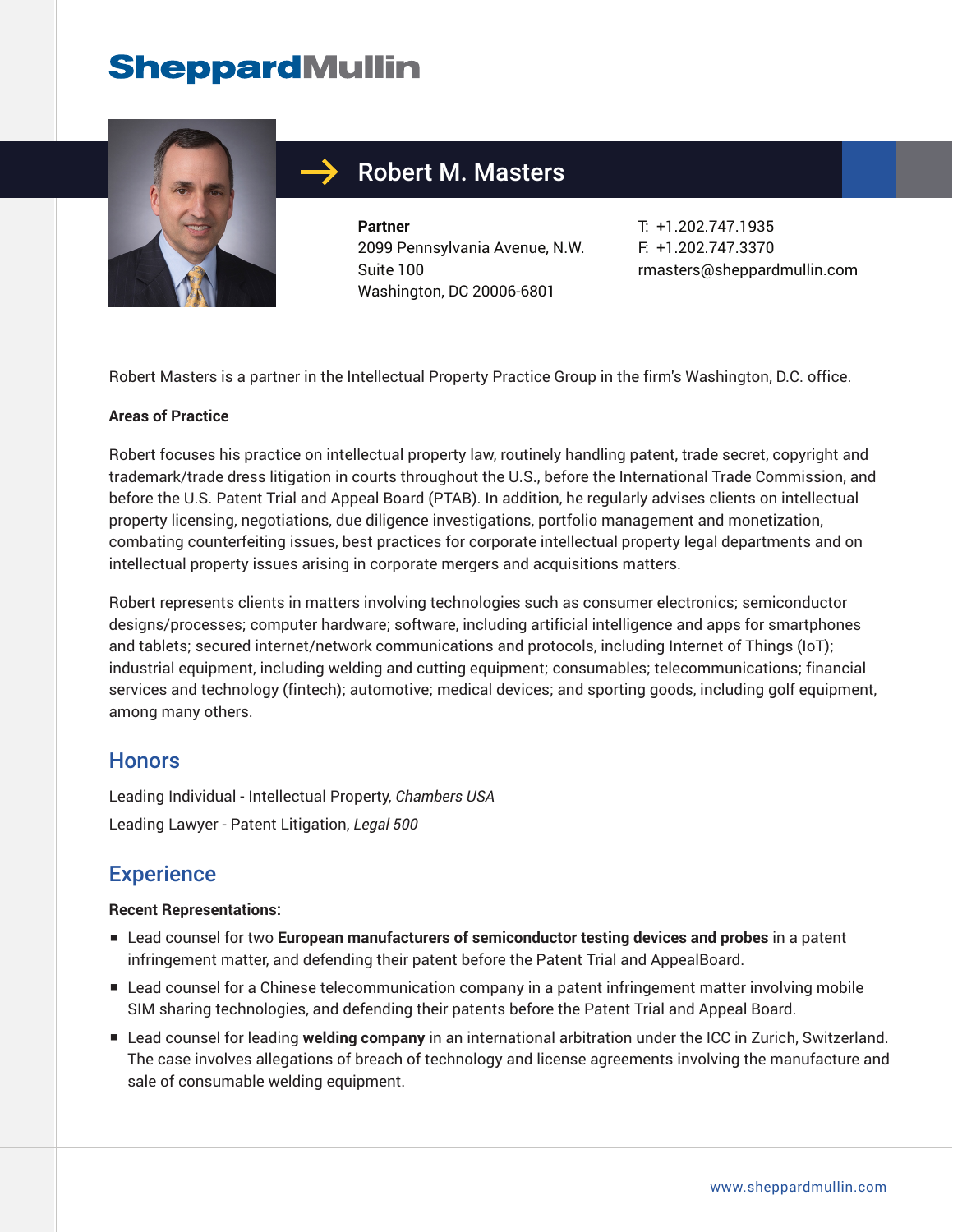- Lead counsel for an Asian joint venture entity in a matter involving the licensing of optical disk drives and related components, including issues of standard essential patents (SEPs) and fair, reasonable and nondiscriminatory licensing (FRAND) agreements.
- Lead counsel for a Japanese consumer electronics company to assist in the enforcement and licensing of its standard essential patent portfolio and representation of the company before a standard setting organization on technology relating to stylus and touch displays.
- Counseled a **multi-billion dollar company** in an over-haul of its intellectual property department by utilizing IP corporate best practices and strategies to institute new policies and practices to build and maintain a robust patent/trademark portfolio.
- Lead counsel for a Japanese company in a series of *inter partes* reviews (IPRs) of several patents directed to semiconductor design/process patents.
- Counseled **client** in a patent infringement matter involving gambling and state lottery games.
- Lead counsel for **Japanese company** in several matters defending its semiconductor-related patents before the Patent Trial and Appeal Board.
- Lead counsel for Pacific Bioscience, a L'Oreal company, in a patent and trade dress infringement matter involving the company's highly successful line of Clarisonic products. In this matter, we represented Pacific Bioscience in actions filed in U.S. District Court and the U.S. International Trade Commission to stop the importation of counterfeits and infringing devices by over 20 companies into the U.S., and to obtain a general exclusion order against all other infringing products.
- Lead counsel for **ESAB Group, Inc.**, a subsidiary of Colfax Corporation, in a matter involving claims of infringement of 11 patents and breach of contract/license agreement. The technology involved welding and cutting equipment. The case was filed against our client in the Eastern District of Wisconsin. After extensive discovery, we successfully resolved the case on terms favorable to our client.
- Lead counsel for Motivate and New York City Bike-Share in patent/copyright infringement and trade secret/ employment matters against one of its competitors involving the successful bike-sharing technology deployed in New York and other cities across the U.S.
- Lead counsel for **Cesca Therapeutics** in a patent infringement matter involving point-of-care blood separation devices used to process and prepare cell concentrates from blood and bone marrow aspirates, and antitrust claims related to the filing of a sham litigation.
- Co-lead counsel for **Samsung** in a patent infringement matter involving chipsets used in smartphones and tablets.
- Lead counsel for several major investors in **DeltaWing Technologies**, an innovator in the design of narrowfront-track automobiles, in matters involving theft of trade secrets and defamation.
- Lead counsel for **Waddell & Reed Financial** in a patent infringement matter involving the interpretation of a general public license used for open source software and a copyright infringement action involving the right to use accounting software.
- Lead counsel for **BMO Harris, N.A.** in several patent infringement actions involving check imaging, authentication methods and secure communications and methods of payment across websites from smartphone and related apps.
- Lead counsel for **NEC Corp.** and **NEC Corp. of America** in patent infringement actions involving computer servers and network communications, protocols and establishing secure communications.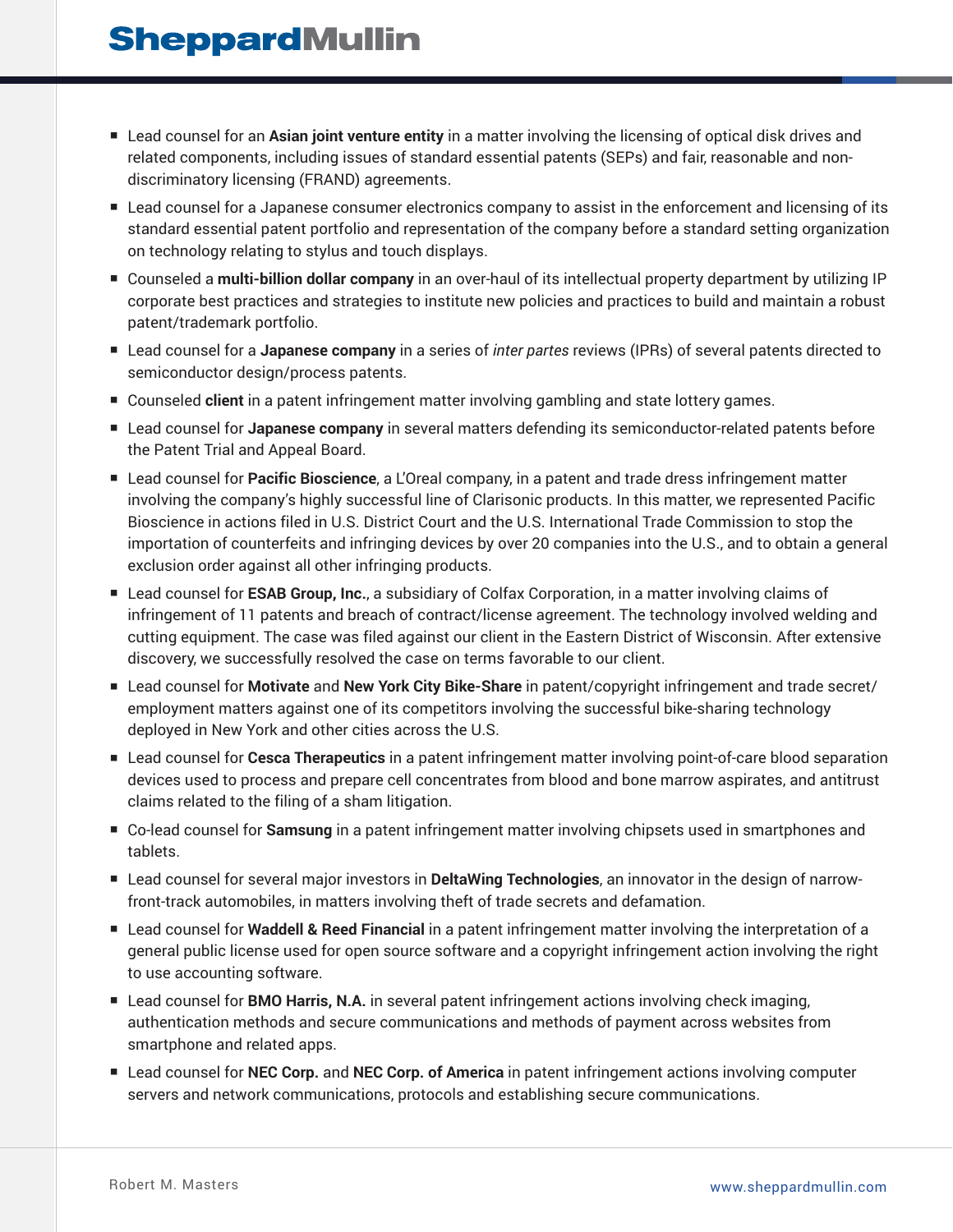- Lead counsel for **Flexsys America, LP** in a patent infringement action involving antidegradients used for tires and other rubber products.
- Lead counsel for **Japanese manufacturer** in a patent infringement action involving semiconductor memory devices.
- Lead counsel for leading companies, including **Ford Motor Company**, **Goldman Sachs**, **Petco**, **Johnson & Johnson**, **GlaxoSmithKline**, **Delta Airlines**, **AstraZeneca Pharmaceuticals LP** and others in a series of patent infringement actions involving authenticating and securing communications over a network.
- Lead counsel for **HTI IP, LLC** and **Networkfleet, Inc.** in a patent infringement matter involving vehicle telematics.
- Lead counsel for **Konami Digital Entertainment** in a patent infringement matter involving musical video games, including Rock Band® and Rock Revolution® rhythm games.
- Lead counsel for **Bridgestone Sports Co., Ltd.** in a patent infringement action against Acushnet Company involving golf ball.
- Lead counsel for several Japanese manufacturers of consumer goods in patent infringement actions involving facsimile machines enabled to communicate via emails; digital photo processing; and LCD-based projectors.

## Articles

- Practice tips for combatting counterfeiters: an action plan for brands, manufacturers and retailers *World Trademark Review*, 04.01.2021
- Federal Circuit Makes It More Difficult for Accused Infringers to File Declaratory Judgment Actions *IP Litigator*, July/August 2020
- Intellectual Property Outlook: Cases and Trends to Follow in 2020 *IP Litigator*, May/June 2020
- The Advent of 5G Cellular Technology Will Amplify Inefficiencies in the Licensing of Standard Essential Patents

*Corporate Counsel*, 01.17.2020

#### **Intellectual Property Law Blog Posts**

- "Intellectual Property Outlook: Cases and Trends to Follow in 2020 PART 4," March 25, 2020
- "Federal Circuit Makes It More Difficult for Accused Infringers to File Declaratory Judgment Actions," March 17, 2020
- "Intellectual Property Outlook: Cases and Trends to Follow in 2020 PART 3," March 4, 2020
- "Intellectual Property Outlook: Cases and Trends to Follow in 2020 PART 2," February 3, 2020
- "Intellectual Property Outlook: Cases and Trends to Follow in 2020 PART 1," January 17, 2020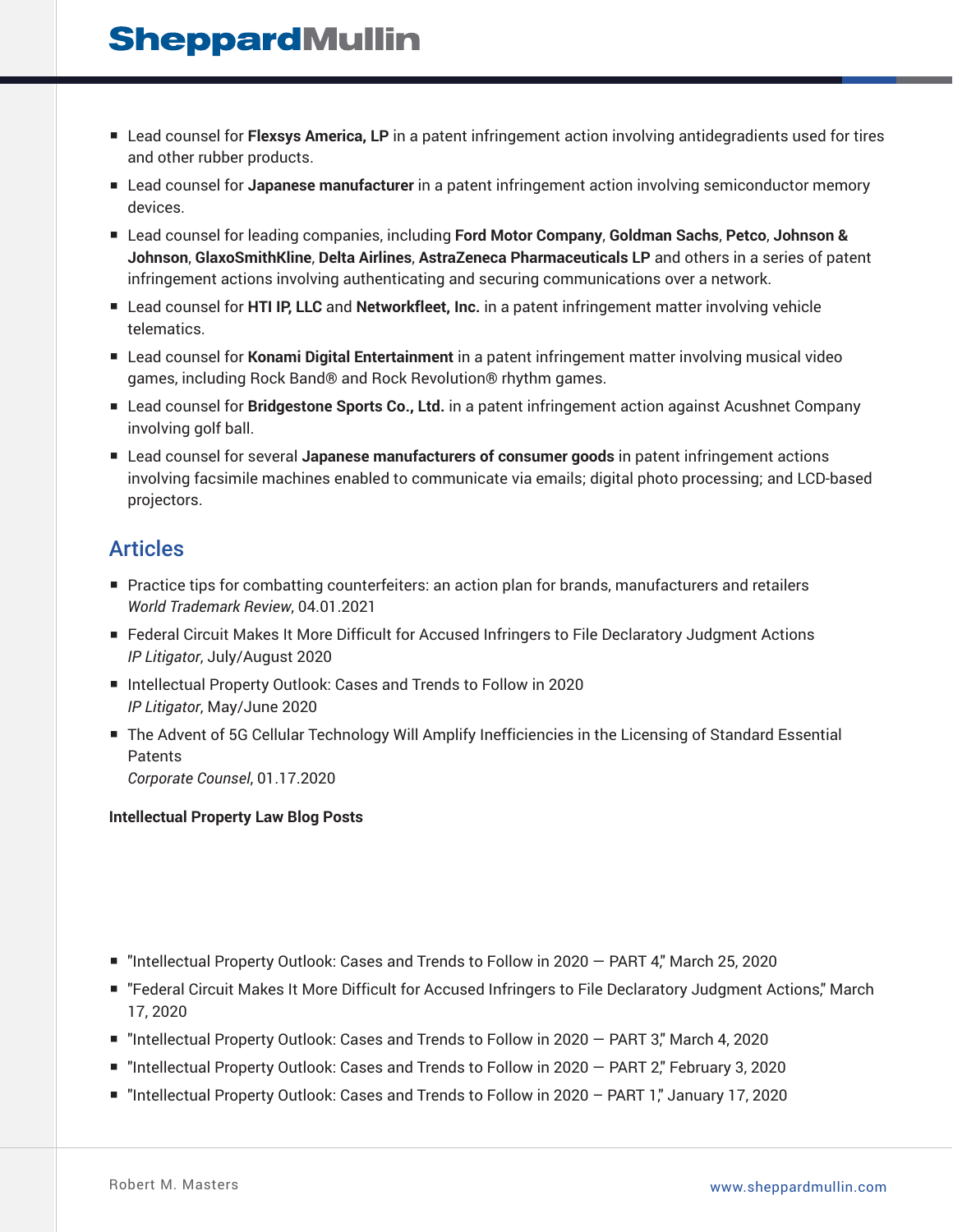## Events

10th Annual HNBA/VIA Intellectual Property Institute Washington, D.C., 06-05-2022 - 06-10-2022

Patent Disputes: Issues and Trends to Watch in 2022 01.31.2022

Combating Counterfeits Webinar, 06.17.2021

Five Keys to Successful IPR Petitions Webinar, 01.27- 01.28.2021

Retail Law Conference 2020 Retail Industry Leaders Association October 20-22, 2020

## Podcasts & Webinars

Combating Counterfeits 06.17.2021

Nota Bene Episode 99: Unpacking the Pendulum of American Patent Policy Then, Now, and Forward with Rob Masters 09.30.2020

## **Practices**

Entertainment, Technology and Advertising **Healthcare** Intellectual Property Copyrights False Advertising, Lanham Act and Unfair Competition International Trade Commission (ITC) IP Licensing, Technology and Commercial Transactions Patent Litigation Patent Prosecution and Counseling Post-Grant Proceedings Trade Secrets Trademarks and Trade Dress International Arbitration